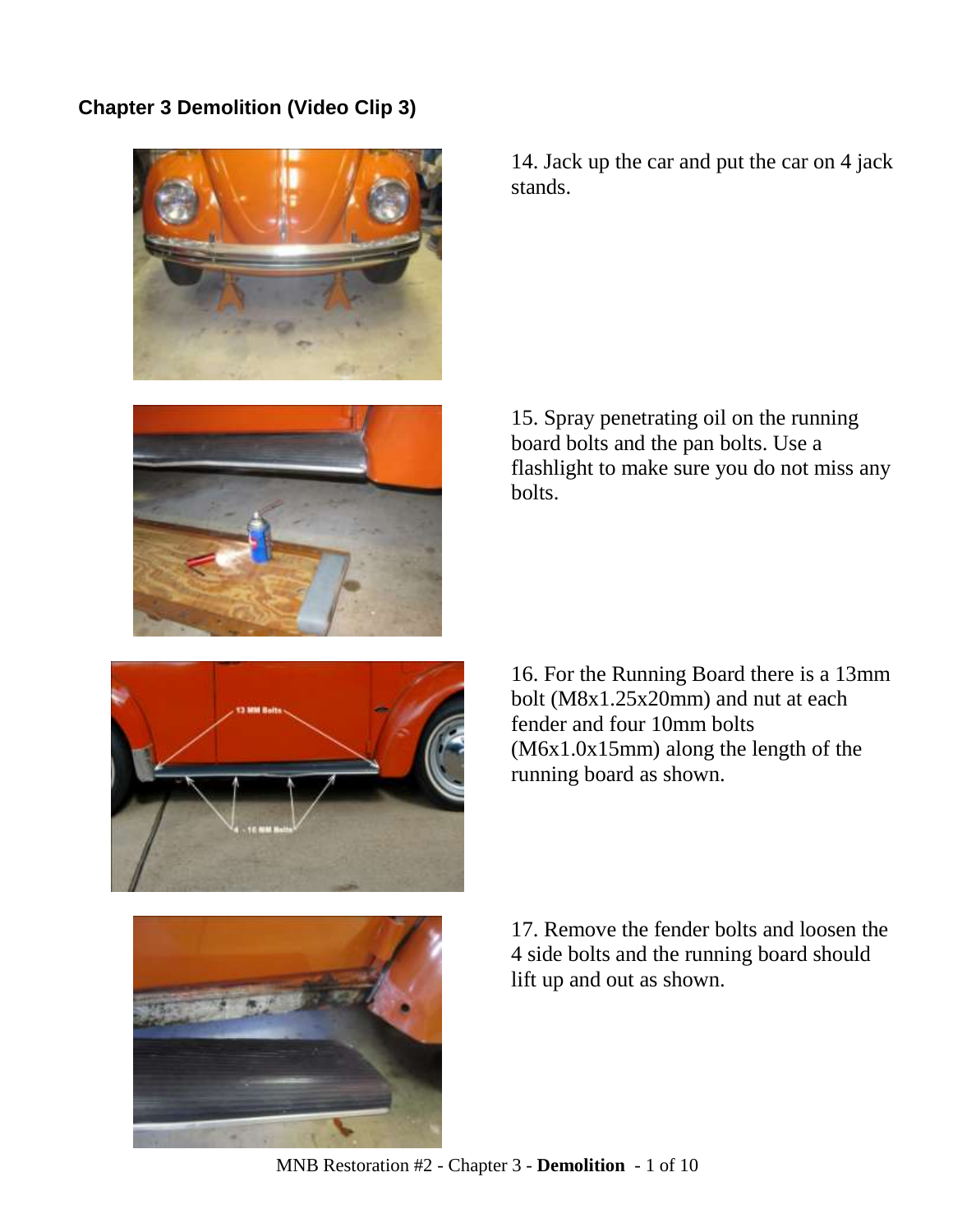

18. For the floor pan use a 13mm socket and remove the 9 bolts under the car as shown. There are 2 more floor pan bolts on each side up front that will be removed later.



19. Clean the bolts and washers with mineral spirits and then with WD-40. Then dry them off. Discard the rubber washers that mount between the fenders and the running board, buy new ones.



20. Tag and bag both the running board bolts and the floor pan bolts in individual bags.



21. Store the running board bolts and the floor pan bolts in the container with the previously removed items.

*(Work on this Section - 3 hours)*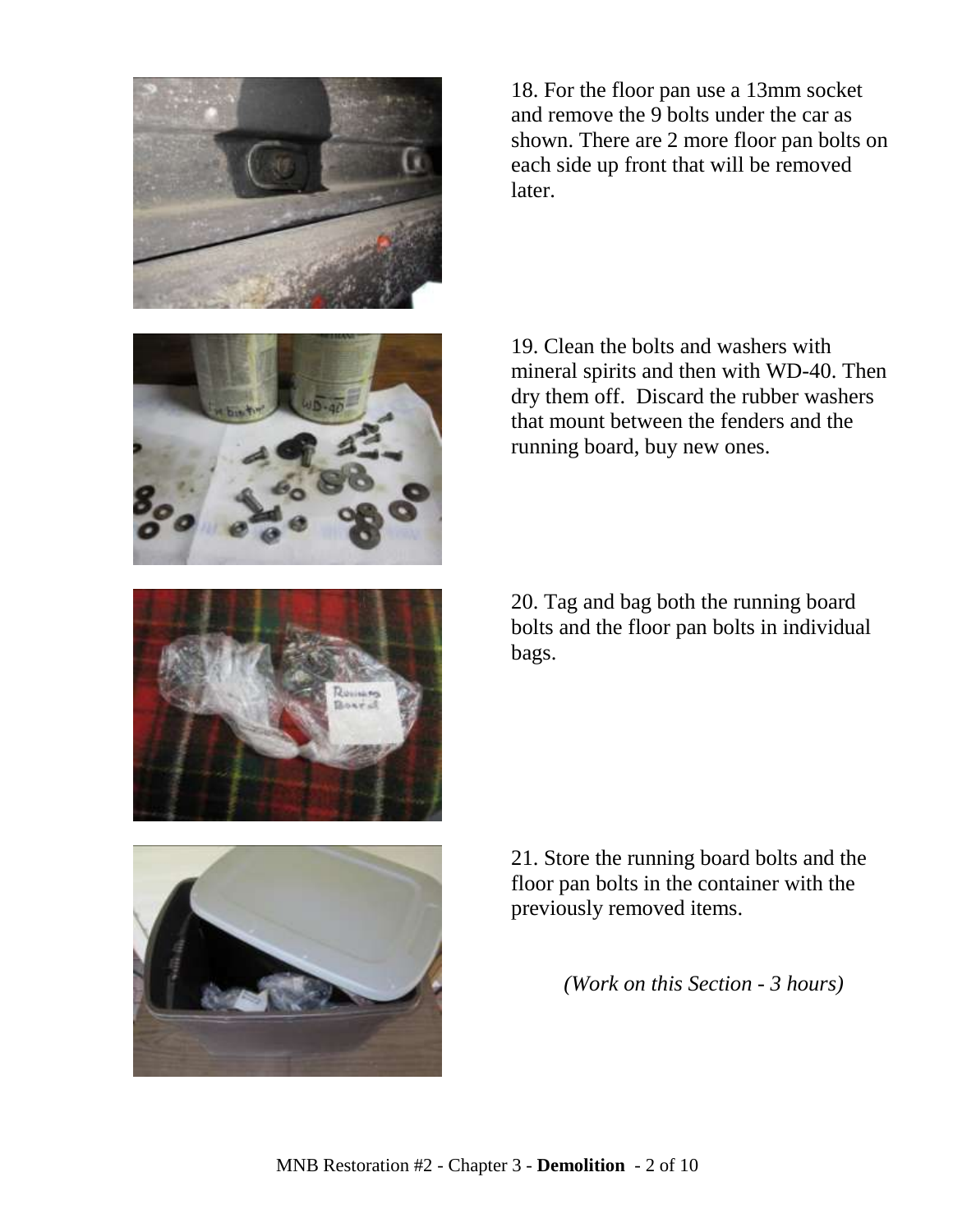

22. Remove the front kick plate on the passenger side with a screwdriver.



23. After watching DVD 6 Bug Me Video on the floor pan replacement again, mark the cut-out location for the rear portion with chalk.

24. Mark the cut-out location for the front portion with chalk, just like the rear portion above.



25. Main tools expected to be used.

- *Cut-off Saw, new disks*
- *Gloves*
- *Goggles,*
- *Reciprocating Saw*
- *And of course hammer, chisel, prybar and angle grinder & a vacuum cleaner.*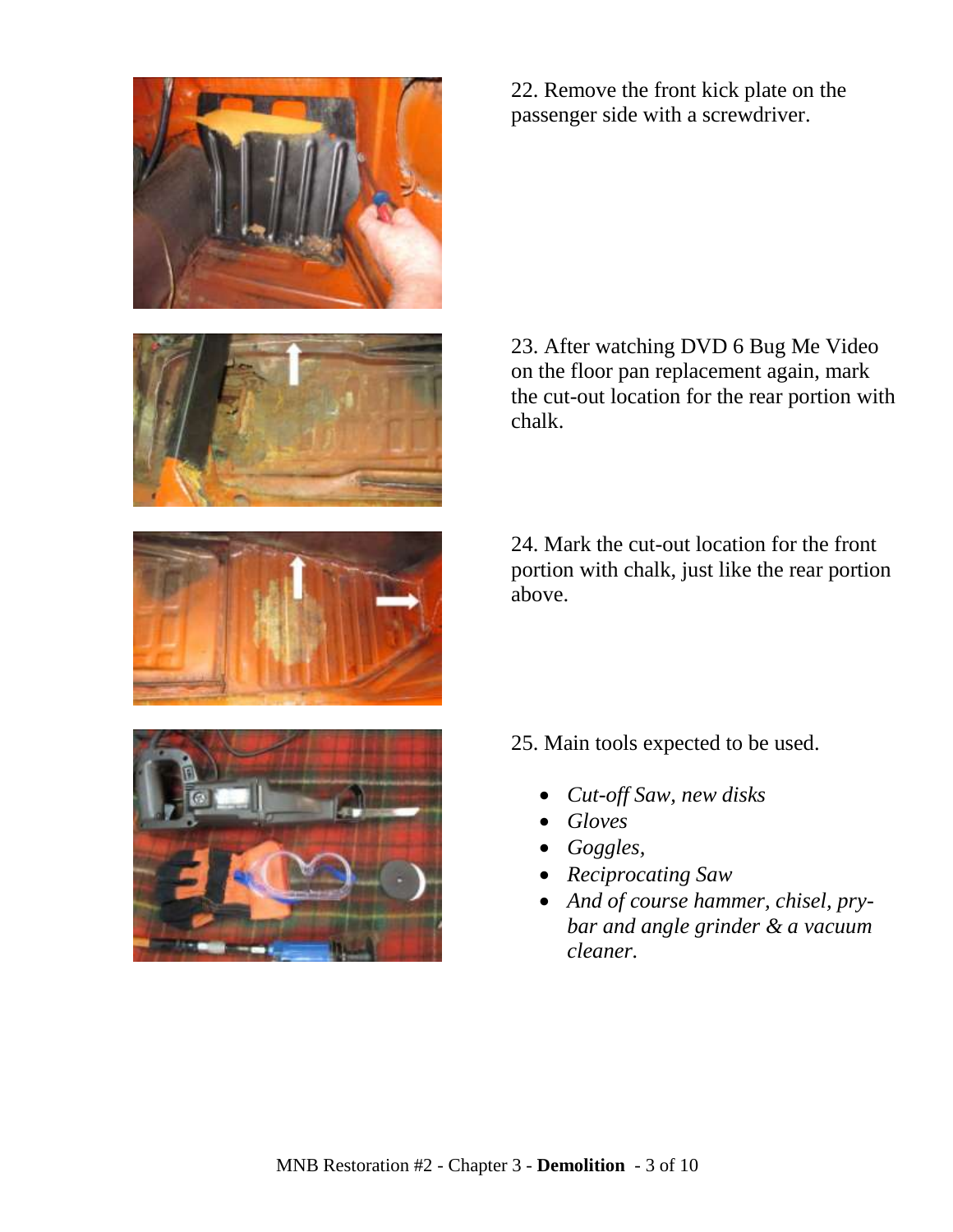





26. Drill two holes close together and wallow them out to allow the saw blade to enter.

(Passenger Side)

27. First cut shown for the rear portion.

(Passenger Side)

28. First cut with the cut-off saw shown on the front portion.

(Passenger Side)

29. Main interior of the passenger side removed.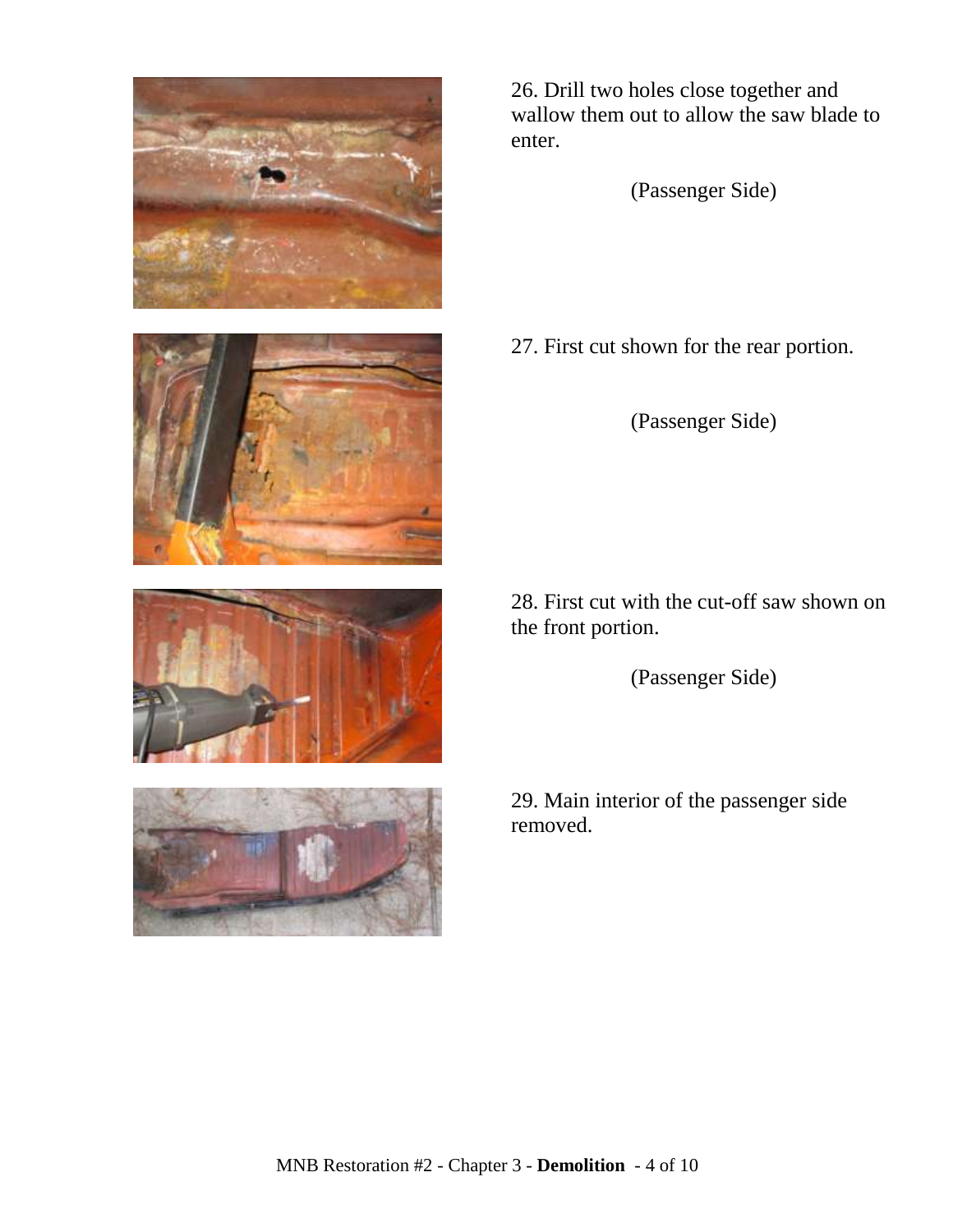

30. Start ripping up the remaining portion of the floor pan.

31. Use a chisel and hammer to break the welds loose as shown. This is a slow process, take your time and do it right.

32. Use a cut-off saw to grind the welds off. This is a also a slow process so wait and use a die grinder later.

33. The rear section cleaned up on the passenger side.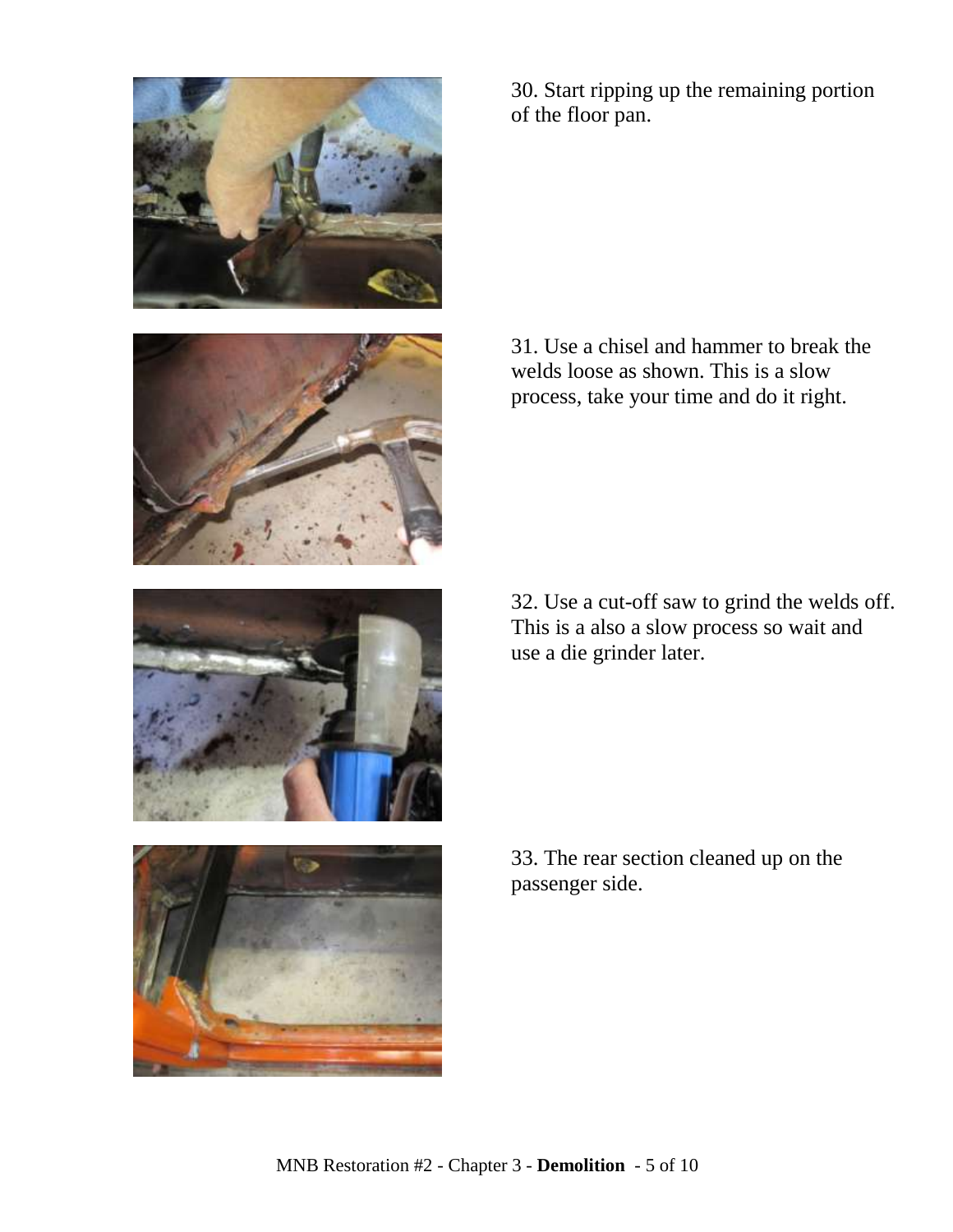

34. The front section cleaned up on the passenger side.

35. If a few of the welds remain, come back later and grind them off with a die grinder.

*(Work on this Section - 3 hours)*

36. Move to the driver side, which requires removing the pedal cluster and protecting the brake lines and the electrical cables.

37. Remove the front (M10x1.5x30mm) bolt of the pedal cluster with a 17 mm socket.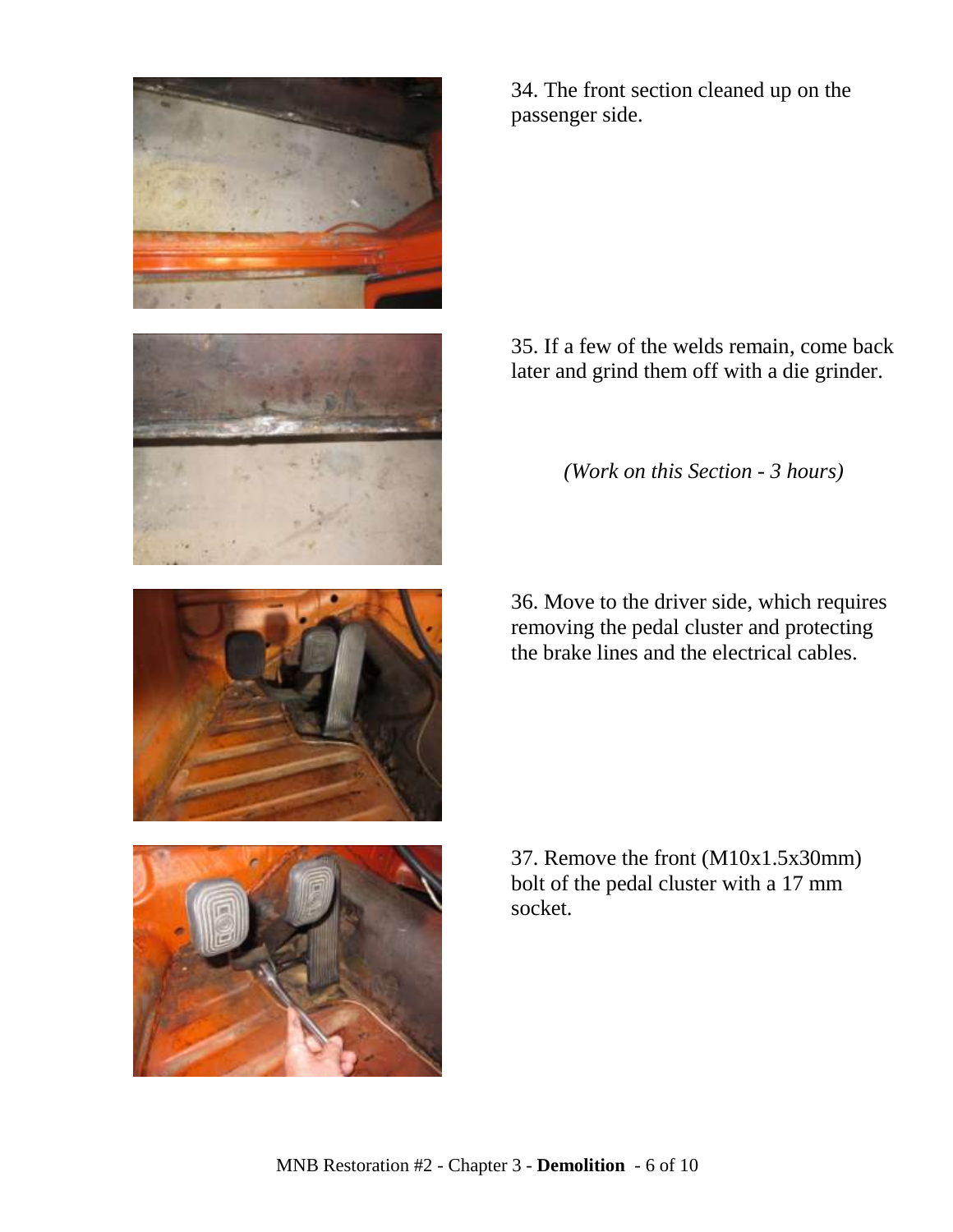

38. Remove the rear bolt of the pedal cluster with a 17 mm socket.

39. Remove the clip on the brake rod connector, with a screwdriver.

40. Remove the brake rod connector by pulling it straight out.

41. Remove the accelerator cable with pliers.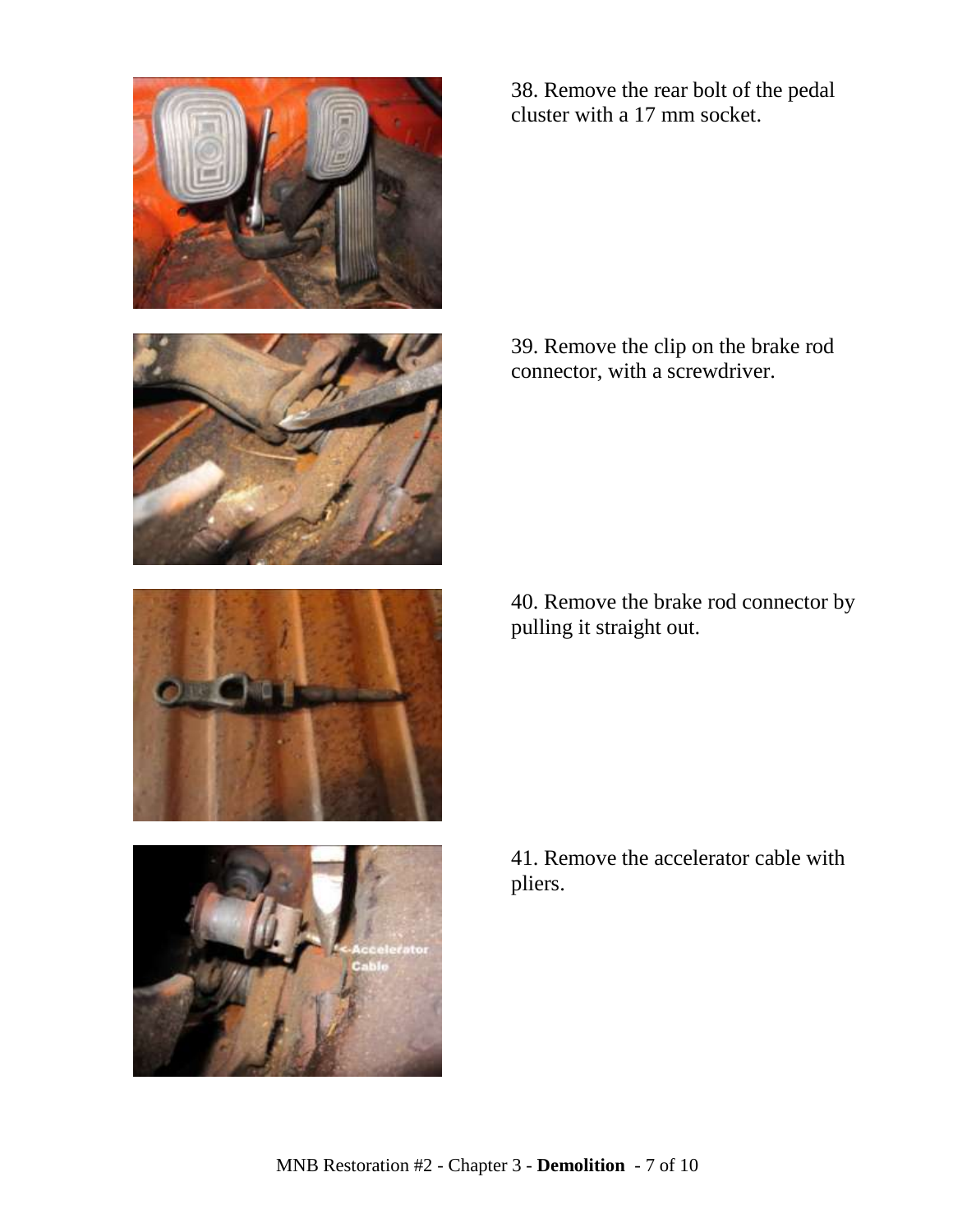

42. Accelerator cable shown removed.

43. Tie the accelerator cable out of the way with a string or wire as shown.

44. Tie the clutch cable out of the way with a string or wire as shown. Check to see if either the clutch or accelerator cable needs to be replaced.



45. Remove the entire pedal cluster assembly and clean with paint thinner and store in a bag with all bolts and brake clip. You can paint this later as necessary.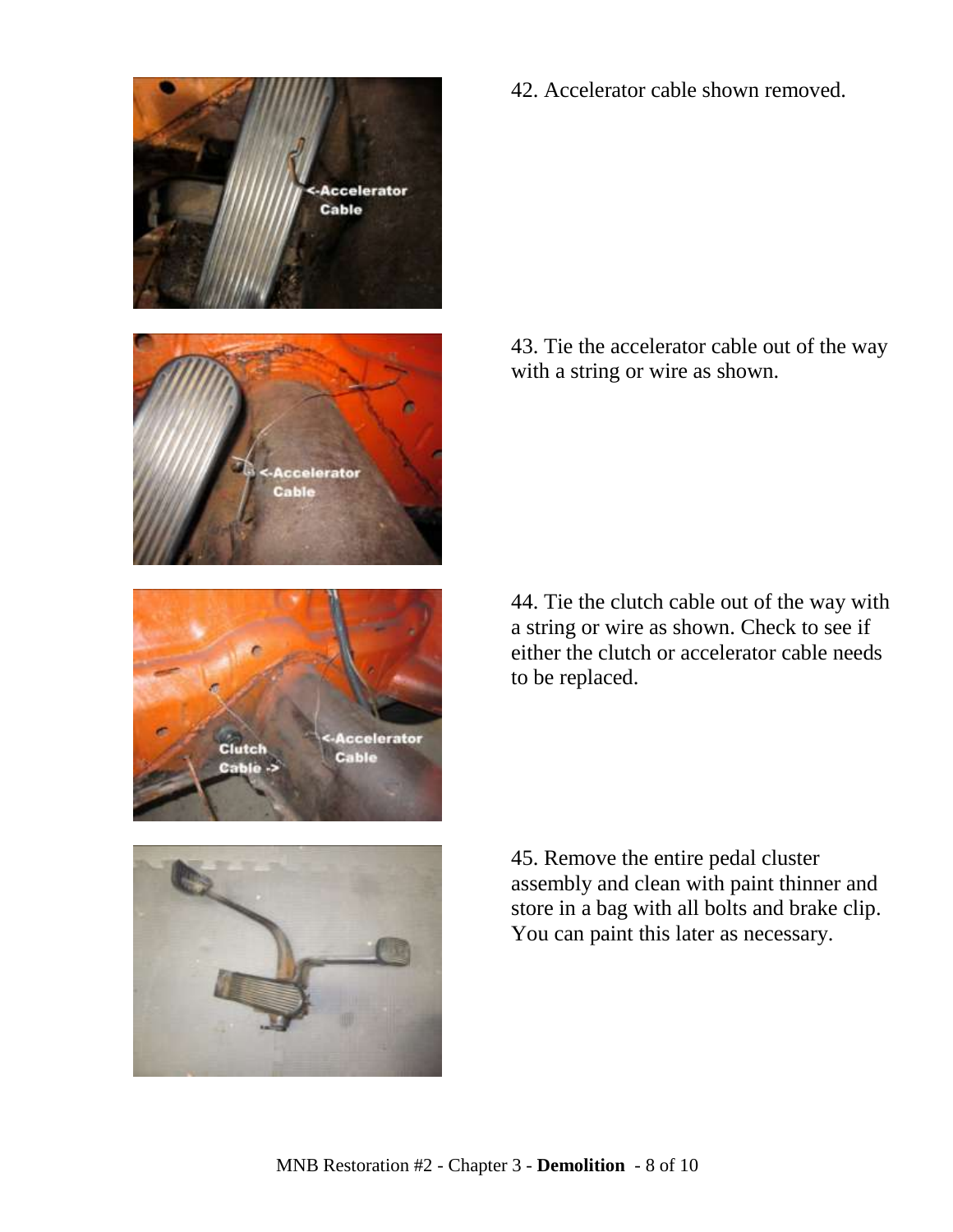

46. Tie the brake line out of the way.

47. Disconnect and move the electrical lines out of the way.

48. Drill starter holes for the saw blade and cut out the driver side pan using the same procedure utilized on the passenger side pan, being very careful around the brake lines and electrical cables.

49. Driver side front, shown with the floor pan removed.